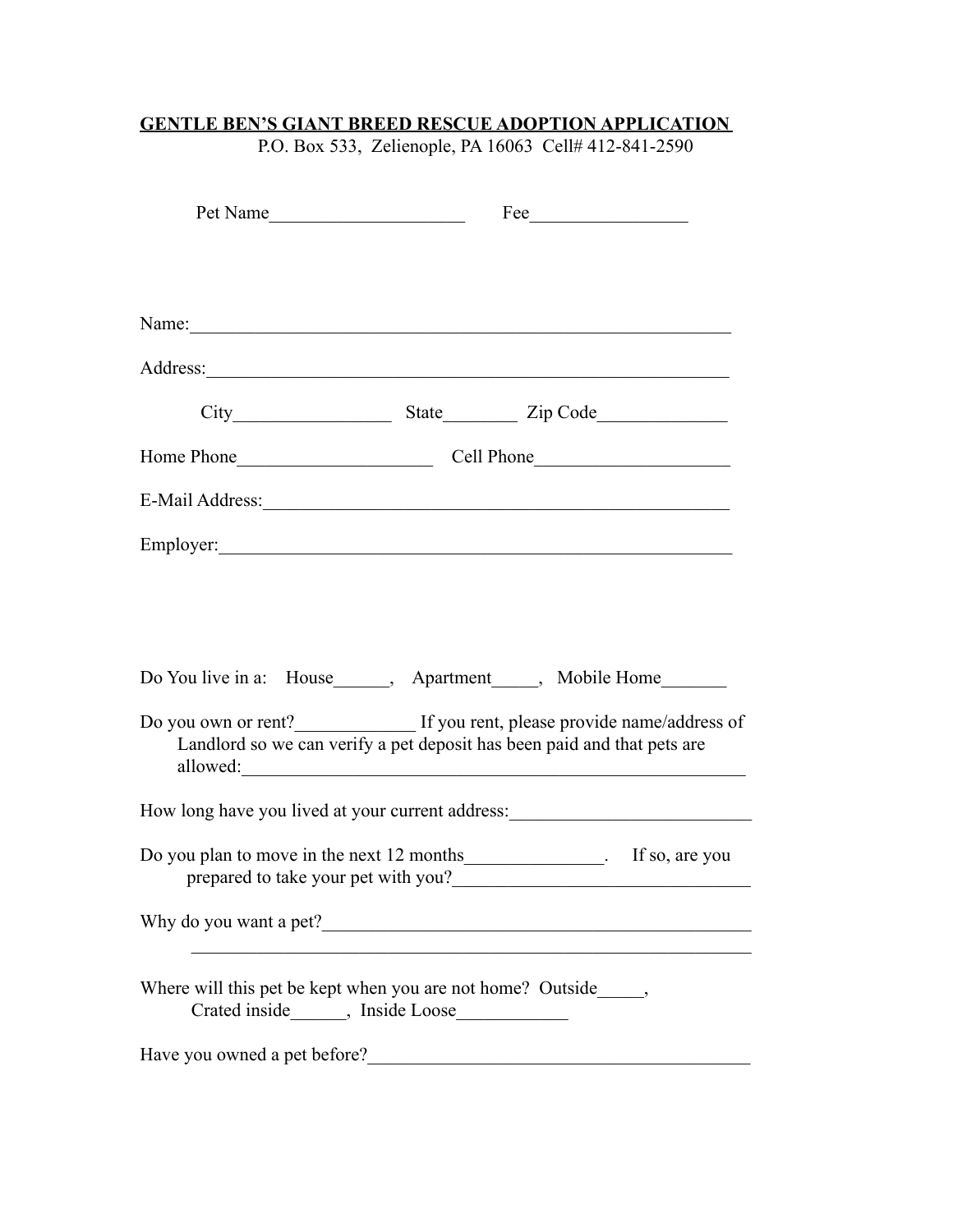Where is/are this/these animal(s) now? Please list all animals (dog/cat) owned in the past 5 years. If not currently owned, please detail why you no longer own the pet.

Under what circumstances would you no longer keep this pet?

Have you ever surrendered a pet to an animal shelter/rescue program before? If so, please

describe why.

What type of behavioral problems are you not willing to work with? (i.e. house training, aggression, chewing, etc.)

Do you have children at home? If so, please list their ages.

Is anyone in your household allergic to pets?

Do all of the adults in your household consent to the adoption of this pet?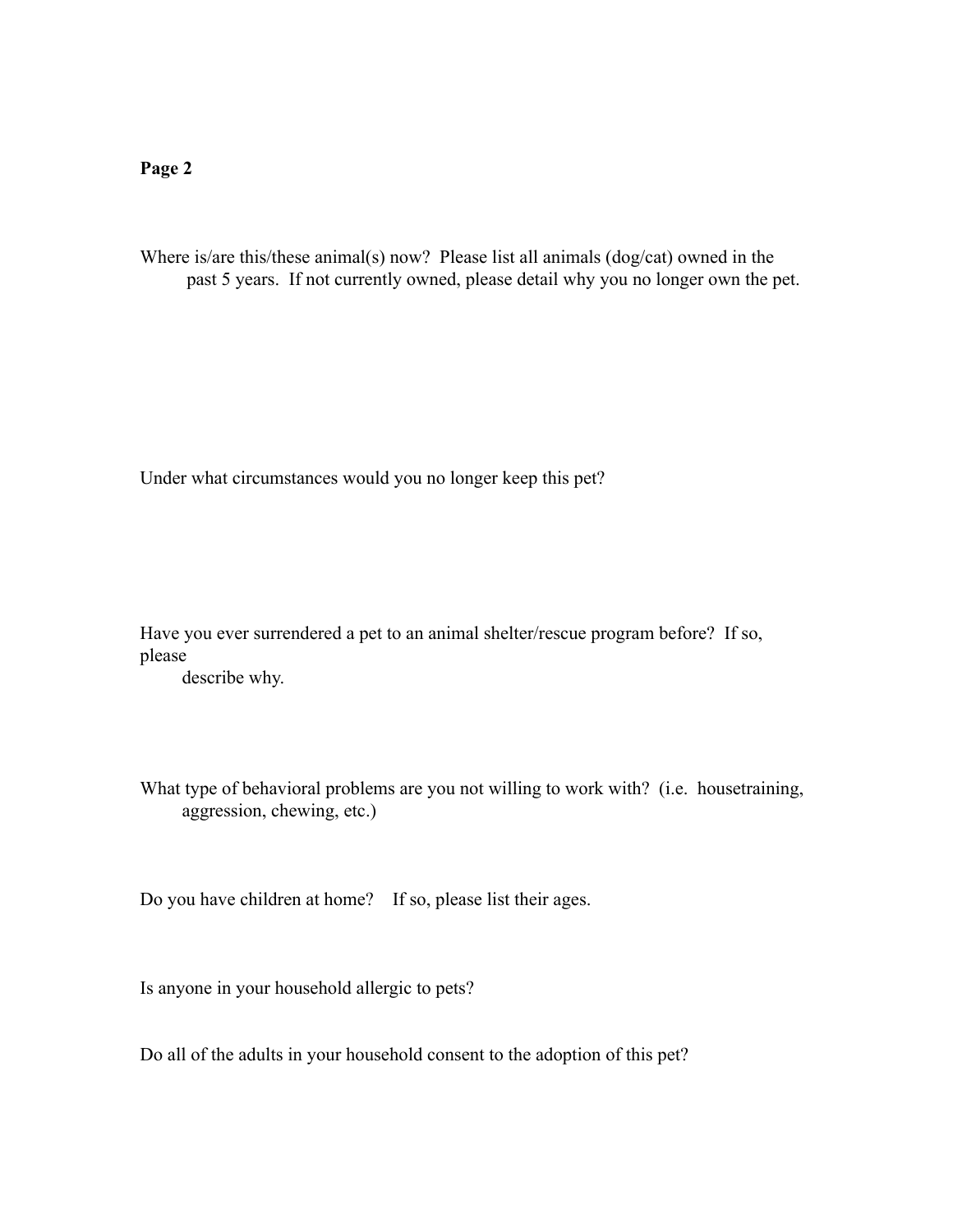Do you have other pets?

- If you have other pets, are they current on vaccinations and on heartworm preventative?
- Have all of the pets you have owned been spayed/neutered? If no, please explain why not.
- How do you envision a pet fitting into your home, schedule, indoor/outdoor activities, exercise?
- Is this pet going to be kept: Totally inside , Mostly inside , Totally outside\_\_\_\_, Mostly outside\_\_\_\_\_\_
- How long each day will the pet be alone?
- Where will the pet sleep?

Who in the family will be primarily responsible for the daily care of the pet?

Who would care for your pet if you had to be hospitalized?

What will you do with the pet when you go on vacation?

When you travel with the pet, where will it ride?

Where will the pet be when you are home? When you are away?

Do you have a fenced yard? If so, please describe size, height, type and location.

Have you ever used a crate in housetraining a puppy or dog?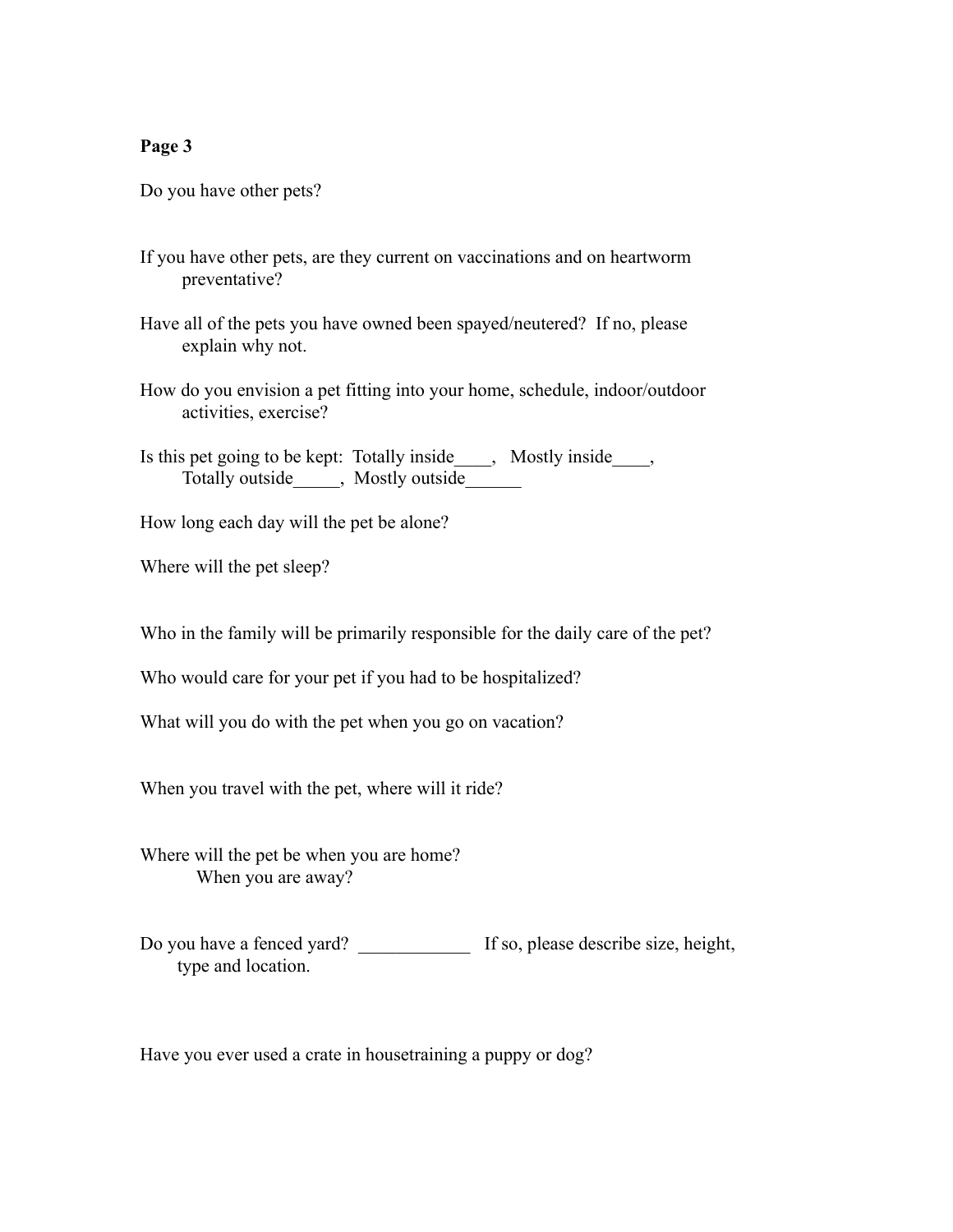| Do you intend to use a crate for house training this puppy? |  | Explain |
|-------------------------------------------------------------|--|---------|
|                                                             |  |         |

Which veterinarian will you use? We will contact your veterinarian to ensure that your past/present pets are current on vaccinations.

| Name    | Clinic Name |
|---------|-------------|
|         |             |
| Address |             |

Phone Number

What do you expect of your net pet? (housetrained, obedience trained, energetic, etc.)

May I or a representative visit your home?

Please describe any physical and/or character attributes which are of particular importance to you in the pet you are seeking at this time.

Please provide the names, addresses and phone numbers of at least three references. Anyone who knows you well enough to recommend you as a good dog owner.

1.

2.

3.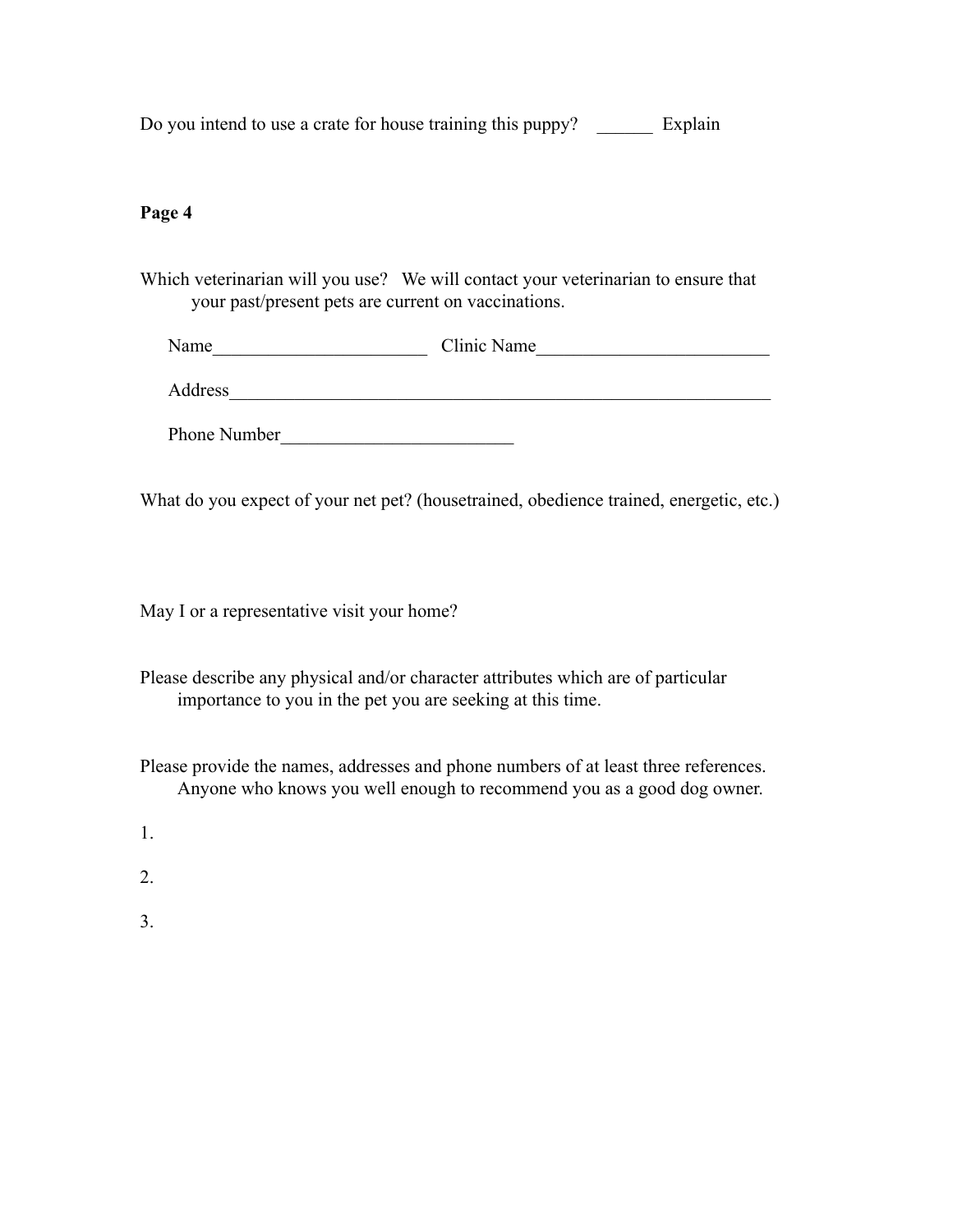### **Please place your initials in the space to the left of each statement**

I confirm that I am making a long term commitment to the ownership of this pet. Gentle Ben's Giant Breed Rescue has informed me of the animal's estimated current age, and I understand the life expectancy of the pet may be at least 13 years. I understand that changes in my lifestyle or family composition do not relieve me of my responsibility to the pet.

 $\mathcal{L}_\text{max} = \mathcal{L}_\text{max} = \mathcal{L}_\text{max} = \mathcal{L}_\text{max} = \mathcal{L}_\text{max} = \mathcal{L}_\text{max} = \mathcal{L}_\text{max} = \mathcal{L}_\text{max} = \mathcal{L}_\text{max} = \mathcal{L}_\text{max} = \mathcal{L}_\text{max} = \mathcal{L}_\text{max} = \mathcal{L}_\text{max} = \mathcal{L}_\text{max} = \mathcal{L}_\text{max} = \mathcal{L}_\text{max} = \mathcal{L}_\text{max} = \mathcal{L}_\text{max} = \mathcal{$ 

I understand that children are not fully capable of caring for a pet and that primary responsibility of the pet rests on the adopter. I will provide appropriate supervision and instruction on proper handling of pets to children in my household.

 $\mathcal{L}_\text{max} = \mathcal{L}_\text{max} = \mathcal{L}_\text{max} = \mathcal{L}_\text{max} = \mathcal{L}_\text{max} = \mathcal{L}_\text{max} = \mathcal{L}_\text{max} = \mathcal{L}_\text{max} = \mathcal{L}_\text{max} = \mathcal{L}_\text{max} = \mathcal{L}_\text{max} = \mathcal{L}_\text{max} = \mathcal{L}_\text{max} = \mathcal{L}_\text{max} = \mathcal{L}_\text{max} = \mathcal{L}_\text{max} = \mathcal{L}_\text{max} = \mathcal{L}_\text{max} = \mathcal{$ 

I confirm that I am adopting the pet as a personal companion, that it will reside at my primary residence and that I am not acquiring this pet solely for use as a guard animal.

 $\mathcal{L}_\text{max} = \mathcal{L}_\text{max} = \mathcal{L}_\text{max} = \mathcal{L}_\text{max} = \mathcal{L}_\text{max} = \mathcal{L}_\text{max} = \mathcal{L}_\text{max} = \mathcal{L}_\text{max} = \mathcal{L}_\text{max} = \mathcal{L}_\text{max} = \mathcal{L}_\text{max} = \mathcal{L}_\text{max} = \mathcal{L}_\text{max} = \mathcal{L}_\text{max} = \mathcal{L}_\text{max} = \mathcal{L}_\text{max} = \mathcal{L}_\text{max} = \mathcal{L}_\text{max} = \mathcal{$ 

I agree to provide the pet daily food and fresh water, shelter from extreme temperature and weather conditions and veterinary care to prevent and treat disease, illness, and injury. I also agree to keep the pet free of parasites (worms, fleas) and will ensure that it is treated in a humane manner at all times.

 $\mathcal{L}_\text{max} = \mathcal{L}_\text{max} = \mathcal{L}_\text{max} = \mathcal{L}_\text{max} = \mathcal{L}_\text{max} = \mathcal{L}_\text{max} = \mathcal{L}_\text{max} = \mathcal{L}_\text{max} = \mathcal{L}_\text{max} = \mathcal{L}_\text{max} = \mathcal{L}_\text{max} = \mathcal{L}_\text{max} = \mathcal{L}_\text{max} = \mathcal{L}_\text{max} = \mathcal{L}_\text{max} = \mathcal{L}_\text{max} = \mathcal{L}_\text{max} = \mathcal{L}_\text{max} = \mathcal{$ 

I understand that there is a monetary cost associated with pet ownership. In addition to routine vaccinations and screening tests, pets may need veterinary care for treatment of illness or injury. Other costs may include charges for pet registration, obedience training, pet deposits required by landlords, special devices or equipment, such as fences. I attest that I am both financially able and willing to accept full responsibility for this pet.

 $\mathcal{L}_\text{max} = \mathcal{L}_\text{max} = \mathcal{L}_\text{max} = \mathcal{L}_\text{max} = \mathcal{L}_\text{max} = \mathcal{L}_\text{max} = \mathcal{L}_\text{max} = \mathcal{L}_\text{max} = \mathcal{L}_\text{max} = \mathcal{L}_\text{max} = \mathcal{L}_\text{max} = \mathcal{L}_\text{max} = \mathcal{L}_\text{max} = \mathcal{L}_\text{max} = \mathcal{L}_\text{max} = \mathcal{L}_\text{max} = \mathcal{L}_\text{max} = \mathcal{L}_\text{max} = \mathcal{$ 

I agree that all future medical treatments are my responsibility and agree to purchase heartworm preventative, flea control, booster vaccinations and pet registration as necessary.

Gentle Ben's Giant Breed Rescue does not necessarily know the nature of the animal or its characteristics, and given no warranties, expressed or implied of the temperament or fitness. I confirm that I have been provided information on pet's current health status noting any known pre-existing conditions. I understand that the pet is delivered "as is" and no additional liability for this pet, either financial or legal, is provided.

 $\mathcal{L}_\text{max} = \mathcal{L}_\text{max} = \mathcal{L}_\text{max} = \mathcal{L}_\text{max} = \mathcal{L}_\text{max} = \mathcal{L}_\text{max} = \mathcal{L}_\text{max} = \mathcal{L}_\text{max} = \mathcal{L}_\text{max} = \mathcal{L}_\text{max} = \mathcal{L}_\text{max} = \mathcal{L}_\text{max} = \mathcal{L}_\text{max} = \mathcal{L}_\text{max} = \mathcal{L}_\text{max} = \mathcal{L}_\text{max} = \mathcal{L}_\text{max} = \mathcal{L}_\text{max} = \mathcal{$ 

 $\mathcal{L}_\text{max} = \mathcal{L}_\text{max} = \mathcal{L}_\text{max} = \mathcal{L}_\text{max} = \mathcal{L}_\text{max} = \mathcal{L}_\text{max} = \mathcal{L}_\text{max} = \mathcal{L}_\text{max} = \mathcal{L}_\text{max} = \mathcal{L}_\text{max} = \mathcal{L}_\text{max} = \mathcal{L}_\text{max} = \mathcal{L}_\text{max} = \mathcal{L}_\text{max} = \mathcal{L}_\text{max} = \mathcal{L}_\text{max} = \mathcal{L}_\text{max} = \mathcal{L}_\text{max} = \mathcal{$